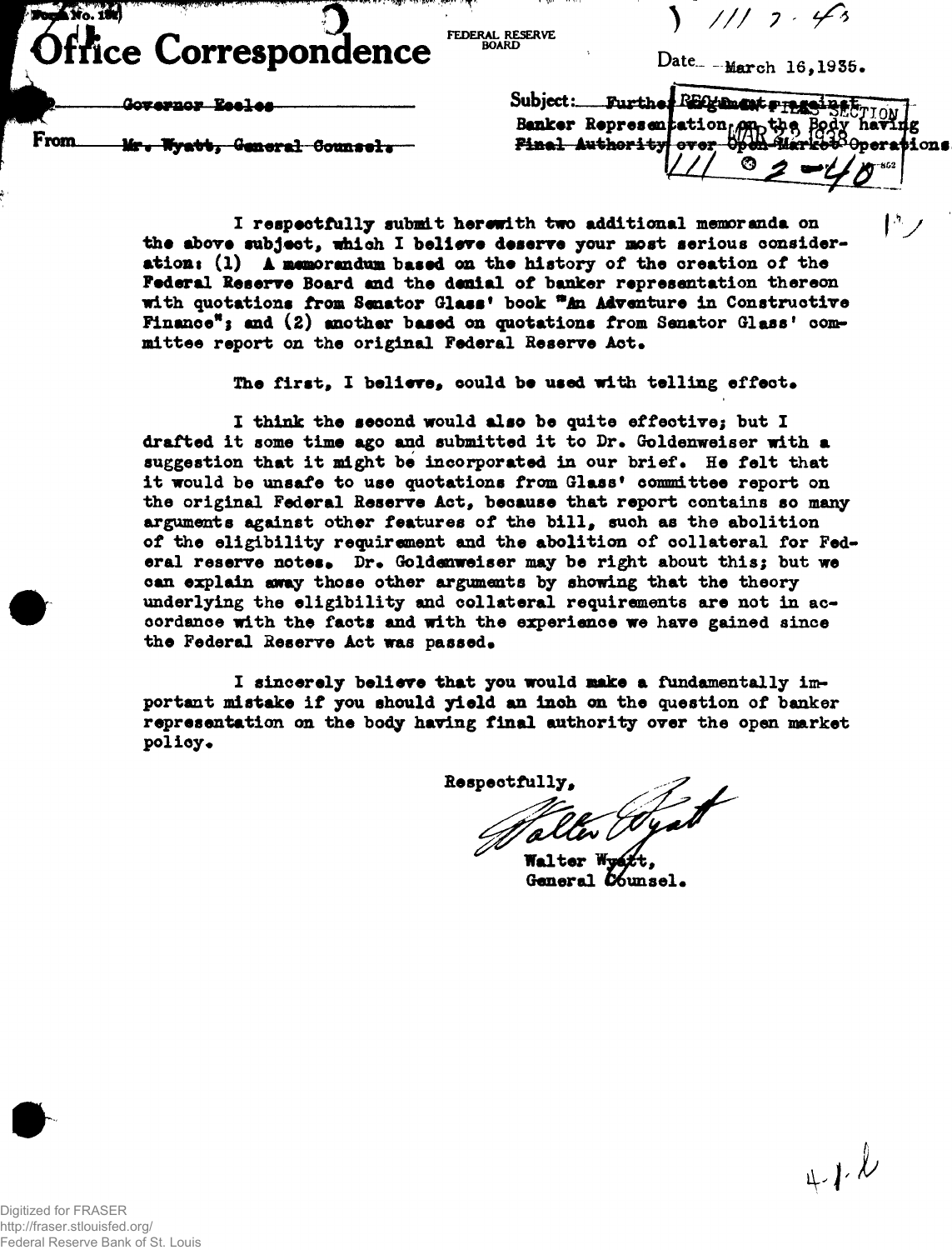## **TO VEST FINAL AUTHORITY OVER OPEN MARKET OPERATIONS IN THE FEDERAL RESERVE BOARD IS CONSISTENT WITH THE ORIGINAL FEDERAL**  $/$ **RESERVE ACT. /<sup>l</sup>**

**To concentrate in the Federal Reserve Board the ultimate authority over the open market policy of the Federal Reserve System is in accordance with the purpose and intent of the original Federal Reserve Act. This is clearly shorn by the following pages in the report on the original Federal Reserve Act submitted to the House of Representatives by Mr. Glass, on behalf of the Banking and Currency Committee, under date of September 9f 1913 (pp. 16, 18, 19, 42, 46 and 53):**

**<sup>11</sup> \* \* \* In order that the banks may be effectively inspected, and in order that they may pursue a banking policy which shall be uniform and harmonious for the country as a whole, the committee proposes a general board of management intrusted with the power to overlook and direot the general functions of the banks referred to. To this it assigns the title of <sup>f</sup>The Federal reserve board<sup>1</sup>• \* \* \*<sup>n</sup>**

**" \* \* \* The only factor of centralization which has been provided in the committee's plan is found in the Federal reserve board, which is to be a strictly Government organization created for the purpose of inspecting existing banking institutions and of regulating relationships between Federal reserve banks and** between them and the Government itself. Careful study of the elements of the problem has convinced the committee that every **element of advantage found to exist in cooperative or central banks abroad can be realized by the degree of cooperation which will be secured through the reserve-bank plan recommended, while many dangers and possibilities of undue control of the resources of one section by another will be avoided. Local control of banking, local application of resources to necessities, combined with Federal supervision, and limited by Federal authority to" compel the joint application of bank resources to the relief of dangerous or stringent conditions in any locality are the characteristic features of the plan as now put forward. The limitation of business which Is proposed in the sections governing rediscounts, and the maintenance of all operations upon a footing**

 $\iota\iota\mathcal{P}$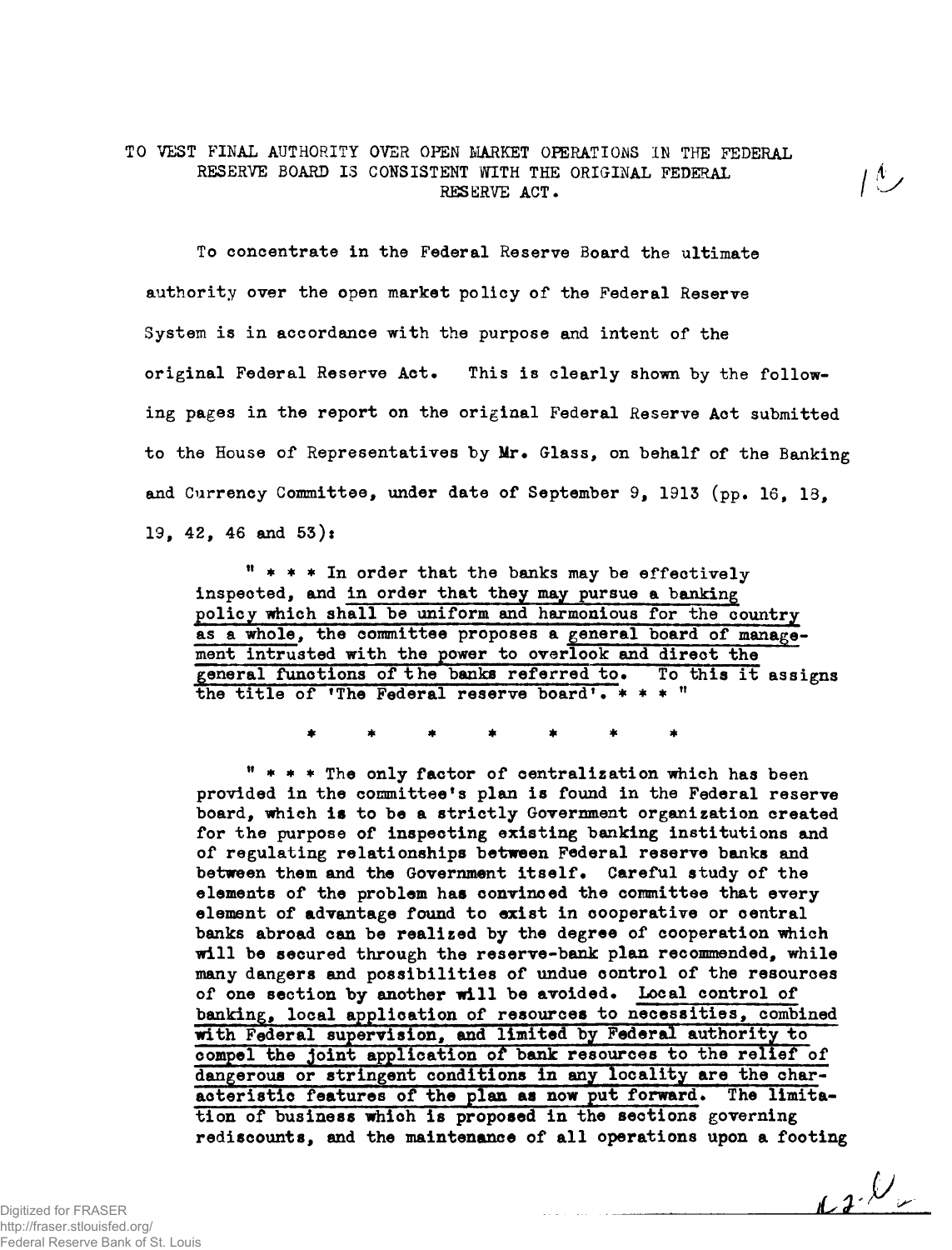**of relatively short time will keep the assets of the proposed institutions in a strictly fluid and available condition, and will insure the presence of the means of accomodation when banks apply for loans to enable them to extend to their clients larger degrees of assistance in business• It is proposed that the Government shall retain a sufficient power over the reserve banks to enable it to exercise a directing authority when necessary to do so, but that it shall in no way attempt to carry on through its own mechanism the routine operations of banking which require detailed knowledge of local and individual credits and "which determine the actual** use of the funds of the community in any given instance. **In other words, the reserve-bank plan retains to the Government power over the exercise of the broader banking functions, while it leaves to individuals and privately owned institutions** the actual direction of routine.

**"In this section provision has been made for the creation of a general board of control aoting on behalf of the National Government for the purpose of over-seeing the reserve banks and of adjusting the banking transactions of one portion of the country, as well as the Government deposits therein, to those of other portions. \* \* • ff**

**<sup>n</sup> \* \* \* Th <sup>e</sup> power granted in subsection (d) to fix a rate of discount is an obvious incident to the existence of the reserve banks, but the power has been vested in the Federal reserve board to review this rate of discount when** fixed by the local reserve bank at its discretion. This is **intended to provide against the possibility that the local bank might be establishing a dangerously low rate of interest,** which the reserve board, familiar as it would be with credit conditions throughout the country, would deem best to raise."

**The power of carrying on the regular routine every-day business of the Federal reserve banks and of determining the local policies was entrusted to their respective boards of directors, but the Federal Reserve Board was created as "a general board of management<sup>11</sup> entrusted with the**

 $4.3.6$ 

 $\overline{U}$